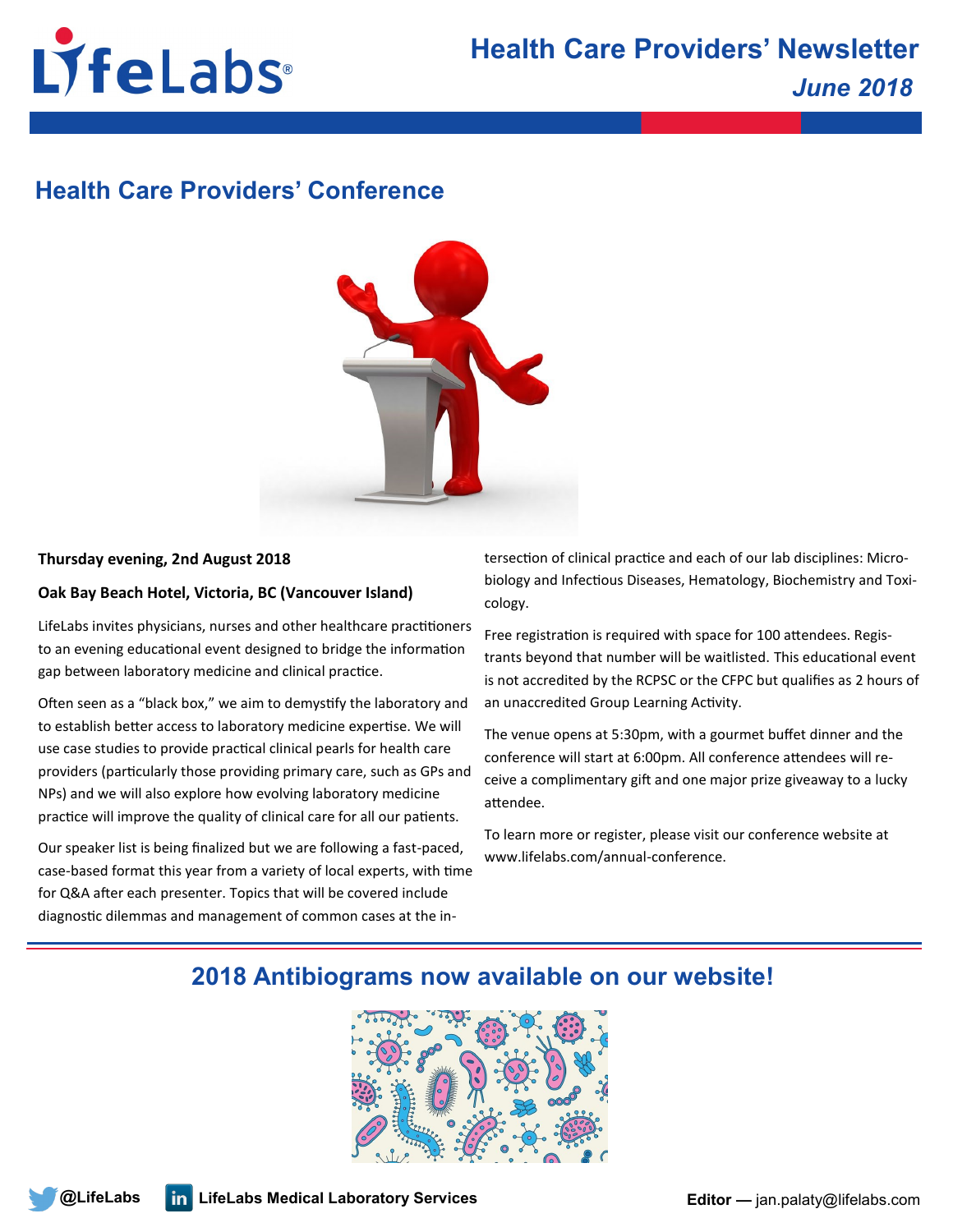# *Helicobacter pylori* **stool Antigen** *Kent Dooley, PhD, FCACB, Clinical Chemist*

As of July 16, 2018 LifeLabs will be performing *Helicobacter pylori*  Stool Antigen testing at our Victoria Reference Laboratory. Testing is available through any LifeLabs Patient Service Center in BC.

*H. pylori* infection is a common treatable cause of peptic ulcer disease. Since untreated *H. pylori* infections are associated with increased risk for gastric cancer it is important to make the diagnosis. There are 4 ways to diagnose *H. pylori* infection:

#### 1) Endoscopy and Biopsy

This includes histology, culture and the rapid urease test. This is an invasive and expensive procedure

### 2) Urea Breath Test

Based on detection of the enzyme urease which is produced by *H. pylori*. The patient is required to ingest a drink containing stable isotope-labeled urea. Urease converts the urea to  $CO<sub>2</sub>$  and ammonia. A breath sample is then collected and the amount of stable isotopelabeled  $CO<sub>2</sub>$  is determined. This is considered the gold standard among non-invasive tests for detecting active *H. pylori* infection.

### 3) *H. pylori* Stool Antigen Test

Detects the presence of antigen in a random stool specimen. This test has been found to be of comparable specificity and sensitivity to the Urea Breath Test for detecting active *H. pylori* infection.

### 4) *H. pylori* Serology

Serology is the least expensive test but suffers from an inability to distinguish active disease from past infection.

Lifelabs now provides both stool antigen and Urea Breath Tests for the diagnosis of active *H. pylori* infection. Having both the stool antigen and urea breath test available provides patients a choice. The *H. pylori* Stool Antigen Test and the Breath Test have similar diagnostic performance with sensitivities of ~95% and specificities of ~ 95%.

Any test for active *H. pylori* infection will require the patient to refrain from the following medications: antibiotics (4 weeks), bismuth preparations (2 weeks), proton pump inhibitors (7 days), H2 receptor antagonists (1 day), antacids (1 day)

It should be noted that the positivity rate for *H. pylori* in BC, by either methodology is approximately 15%, which is relatively low from a global perspective. Even with a specificity of 95% for either test, this low positivity rate yields a positive predictive value of less than 67% . Thus, astute clinical assessment is important for increasing the pre-test probability and improving the diagnostic power of these tests.

See also: https://www2.gov.bc.ca/gov/content/health/practitionerprofessional-resources/bc-guidelines/dyspepsia

# **New Urine Drug Confirmation Assay** *Jan Palaty, PhD, FCACB, Clinical Chemist*

A new urine drug confirmation method using mass spectrometry will go into production on June 25th, for both medical and legal samples. Cut-offs will remain largely unchanged, but the number of drug targets will increase to include additional opioids (*e.g.* Tramadol), novel fentanyl analogues, benzodiazepines (*e.g.* Etizolam, Flubromazepam), Z-drugs (*e.g.* Zolpidem) and stimulants (*e.g.* cathinones).

You will also notice a difference in the reporting format, which will include quantitation for most drugs. This feature will be particularly useful to distinguish previous from new use when monitoring patients who have recently stopped using a particular drug.

Lastly, the reporting cut-offs will now be stated on the report. Wherever possible, these will be the same as those used for legal drug testing.

# **Discontinuation of Peritoneal Fluid for Cell Count** *Clinton Ho, MD, FRCPC, Hematopathologist*

Effective immediately, LifeLabs BC will no longer perform or accept samples for a peritoneal fluid cell count owing to the very small number of such requests we receive. Please make alternative arrangements for this test as needed for your patients. If patients

present to a Patient Service Center (PSC) with such a request, they will be redirected to their local hospital laboratory.

If there are any questions or concerns, please phone 1-800-431-7206 and ask for a Hematopathologist.

 $I)$  Acanthocytes 2) Basophilic shilqding (coarse) 3) Howell-Jolly bodies 4) Sickle cells

LifeLabs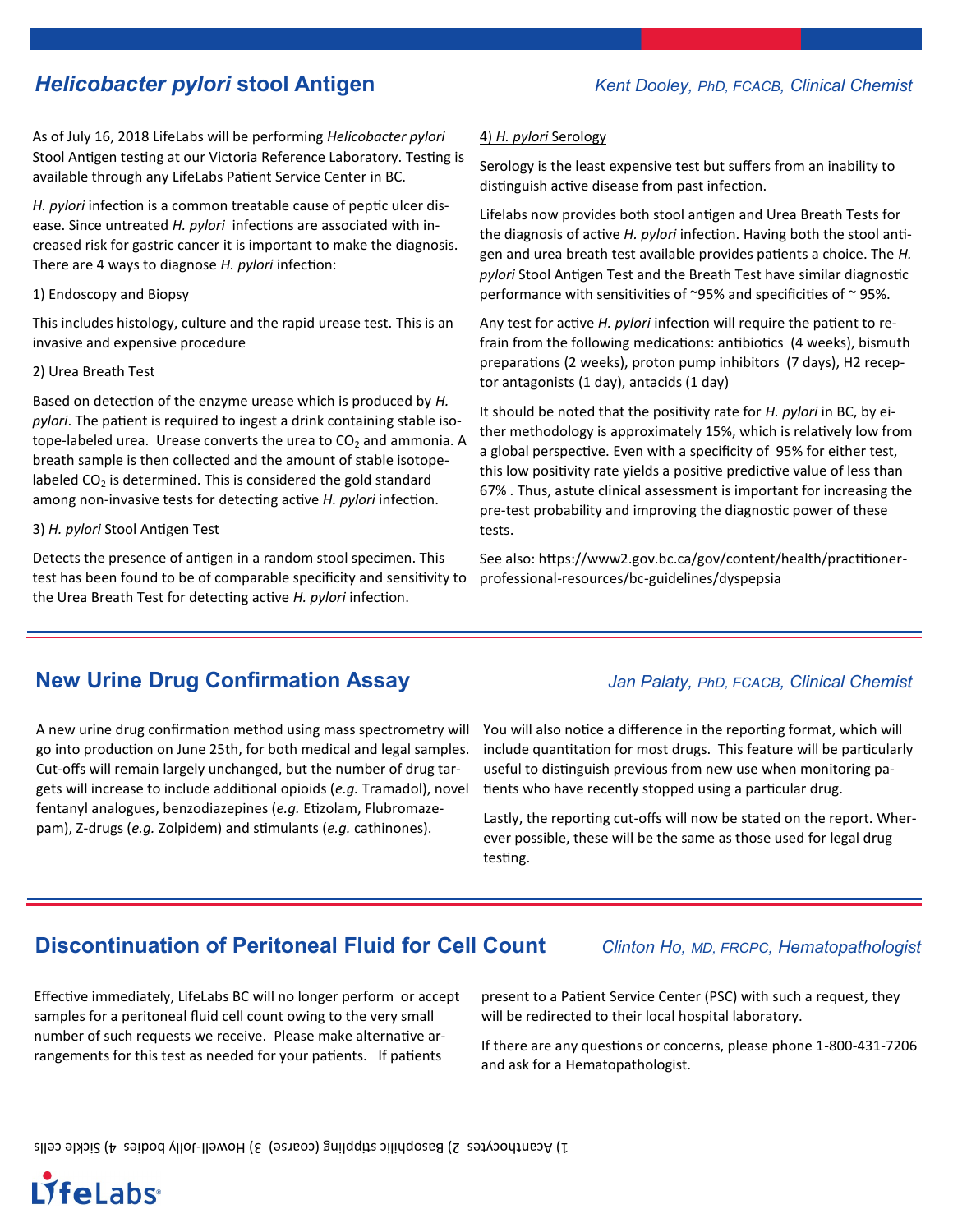# **Hematology Reporting Changes &** *Anil Mangal, MD, FRCPC, Hematopathologist* **RBC Morphology Grading**

In its efforts to continually improve laboratory testing and promote ed by: autovalidation, hands-free rerun/reflex testing and fully autobetter healthcare and patient management practices, LifeLabs is mated reflexive slide preparations. LifeLabs is looking forward to planning to implement newer Multiparameter Automated Hematol-optimizing our technologist staff utilization, and decreased turn ogy Analyzers (Sysmex XN Series) in all the Lifelabs testing Laborato-around time, while maintaining our high-quality patient results. ries throughout BC, in a phased approach over the next few months: Lower Mainland (BRL) July 2018; Vancouver Island (VRL), Terrace and Reference ranges will remain the same except the following: Prince George August 2018 and Kamloops and Kimberley September 2018.

These next generation diagnostic analyzers provide advanced clinical parameters: Leukopoietic indicators [Immature granulocytes with every differential]; Erythropoietic indicators [NRBC with every CBC, Reticulocyte Hemoglobin (Ret-He) and Immature Reticulocyte Fraction IRF)]; Thrombopoietic Indicators [Immature Platelet Fraction (IPF) and a Fluorescent Platelet count (PLT-F) designed for very low platelet counts]. These analyzers with advanced tools and technologies bring productivity and efficiency enhancement that are support-

**Immature Platelet fraction (IPF):**  New reference range 1.0 – 11.2%. **Nucleated Red Blood Cells (NRBC):**  Any value above 0.0 is abnormal. New reference range is 0.0 x10\*9/L. **White Blood Cells (WBC):**  Lowest reportable WBC now 0.2 x 10\*9/L. Anything lower will be reported as <0.2 x 10\*9. **Platelets:** Lowest reportable platelets now 2 x 10\*9/L. Anything lower will be reported as <2 x 10\*9/L.

**RBC morphology grading:** 4+ will be eliminated, and reported as follows:

| <b>RBC morphology</b>              | $1+$     | $2+ (mod)$ | $3+$<br>(Many) |
|------------------------------------|----------|------------|----------------|
| Macrocytes                         | 10-19%   | 20-29%     | $>29\%$        |
| Microcytes                         | 10-19%   | 20-29%     | $>29\%$        |
| Hypochromic                        |          | 20-29%     | $>29\%$ %      |
| Polychromatic                      |          | $4 - 10%$  | $>10\%$ %      |
| <b>Bite Cells</b>                  | $1 - 4%$ | $5-20%$    | >20%           |
| Irregularly Contracted Cells (ICC) | $1 - 4%$ | 5-20%      | $>20\%$        |
| Schistocytes                       | $1 - 4%$ | 5-20%      | $>20\%$        |
| Spherocytes                        | $1 - 4%$ | 5-20%      | $>20\%$        |



**RBC morphologic changes** shall be reported as "Present" only when following criteria are met:

| <b>Acanthocytes Present</b>         | If $\geq 10\%$                 |  |
|-------------------------------------|--------------------------------|--|
| <b>Agglutination RBC Present</b>    | If present                     |  |
| <b>Basophilic Stippling Present</b> | If intermediate or Coarse      |  |
| <b>Burr Cells Present</b>           | If $\geq 10\%$                 |  |
| <b>Eliptocytes Present</b>          | If $\geq 10\%$                 |  |
| Howell Jolly Bodies (HJB) Present   | If $>$ Rare (1 or 2 per slide) |  |
| <b>Ovalocytes Present</b>           | If any                         |  |
| Pappenheimer Bodies Present         | If $>$ Rare (1 or 2 per slide) |  |
| Rouleaux Present                    | If moderate or marked          |  |
| Sickle Cell Present                 | If any                         |  |
| <b>Stomatocytes Present</b>         | If $\geq 10\%$                 |  |
| <b>Target Cells Present</b>         | If $\geq 10\%$                 |  |
| <b>Tear Drop Present</b>            | If $\geq$ 5%                   |  |



# LifeLabs